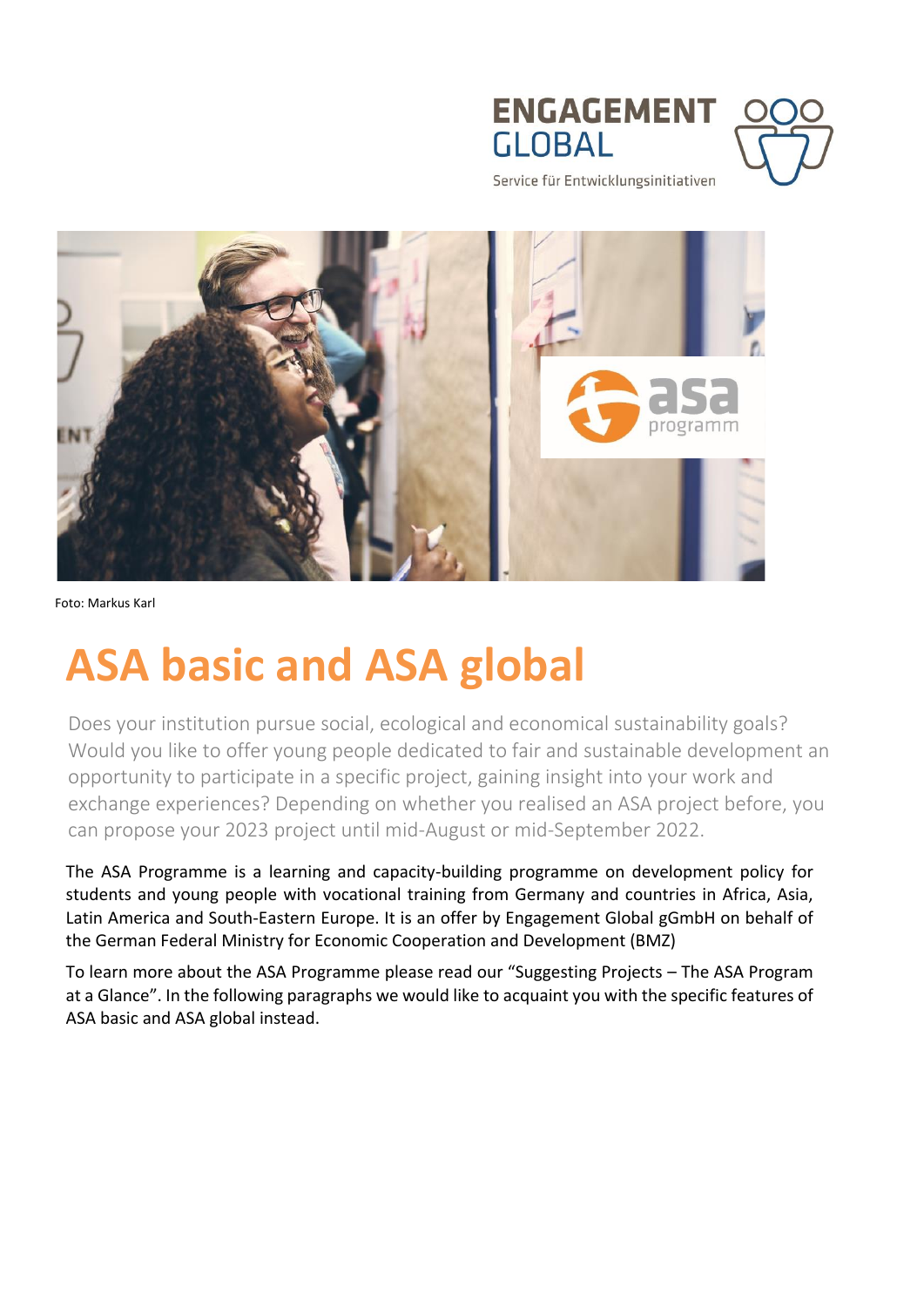# ASA basis and ASA global offers

Within the ASA Programme the offerings ASA basic and ASA global stand for the cooperation with nongovernmental organisations and public development cooperation institutions. The two programme formats basic and global differ in the project phase length, design and the composition of the participating teams.

In the basic format the participants' main place of residence is Germany. In the global format participants from a partner country in Africa, Asia, Latin America or South-East Europe and participants from Germany form a team and go through all phases of the programme together. In addition, the project phase in a partner country is preceded by a three-month project phase at an institution in Germany. Accordingly, the project proposal for ASA global is jointly elaborated and submitted by (at least) one partner institution in Germany and (at least) one partner institution in a country in Africa, Asia, Latin America or South-East Europe. A common topic links both phases of the project.

# Contribution of the ASA Programme

- Upon request, we advise you on how to develop and elaborate your project proposal.
- We advertise the programme to applicants in Germany, manage their application process, and select committed young participants for your project through a tried and tested process.
- We support the learning and preparation process of participants through seminars and tutorials.
- We support the participants with a scholarship for living and travel expenses as well as insurance coverage for the stay abroad. Moreover, Engagement Global bears the travel and accommodation expenses incurred in connection to the ASA seminars.

### For ASA global:

 Together with you as partner organisation we support the participants from the partner countries to obtain a visa for a 90-day stay in Germany.

### Your contribution

- You develop the project proposal (in the global format: jointly with your partner institution). The ASA Programme is happy to offer support.
- You support the participants with travel formalities if necessary (for example with visa application).
- You support the project team professionally and organisationally in the preparation, implementation and follow-up of their project phase. You also provide the required material resources. The ASA Programme cannot provide any assistance for this.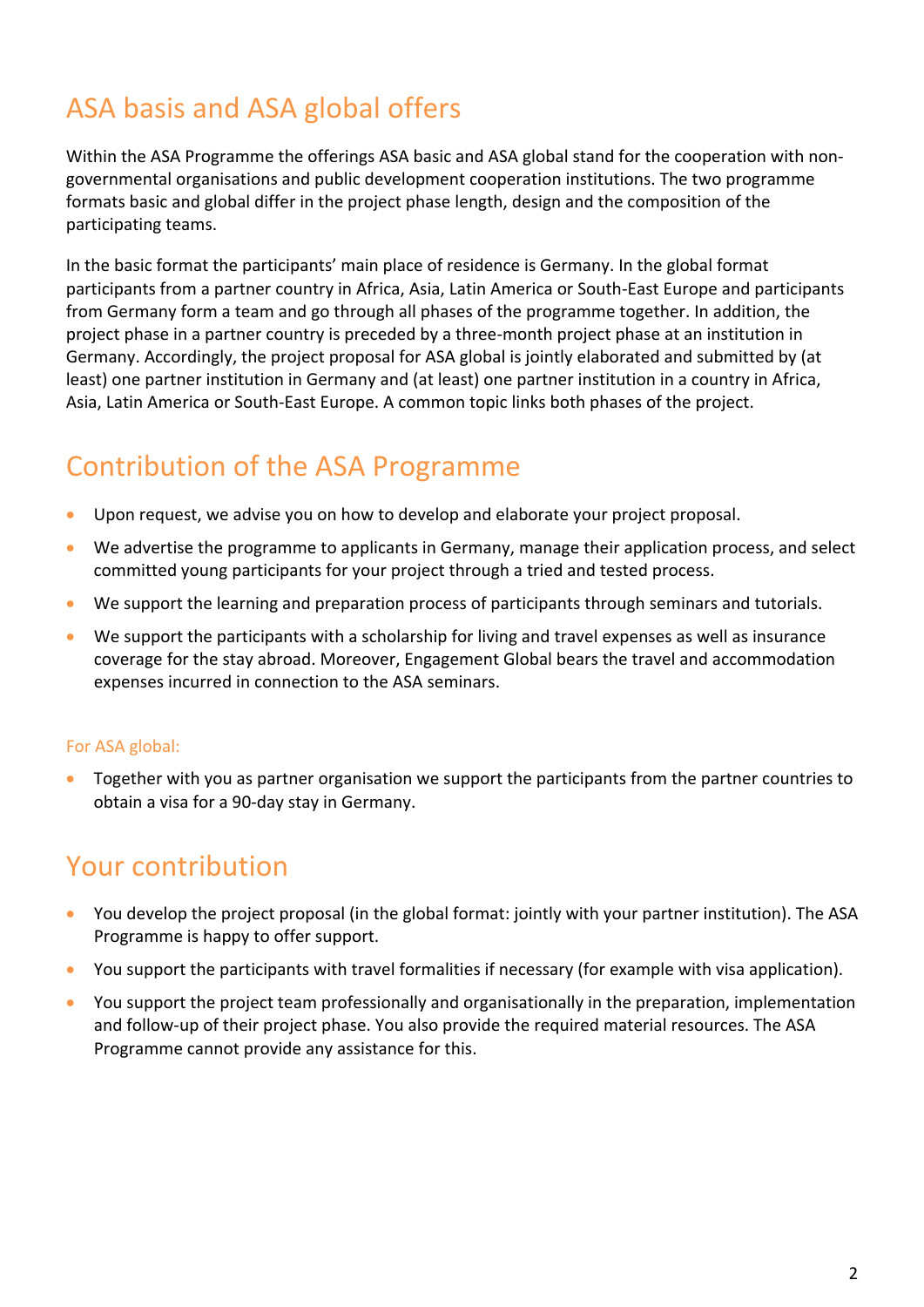### The following additionally applies to ASA global:

#### **Partner institutions in a country in Africa, Asia, Latin America or South-Eastern Europe:**

You are responsible for acquiring and selecting applicants in your country. Please note that English is the language used in the seminars. Participants need to prove that their English language skills correspond to the B2 level of the Common European Framework of Reference (CEFR).

#### **Partner institutions in Germany:**

You support the acquisition and selection of applicants in Germany. In case of project implementation in presence mode you also assist participants from the partner country with travel formalities (for example booking of flights, visa application), provide accommodation, support communication during their stay and co-fund the stay of participants in Germany (see "Supplement to the global format of the ASA Programme in 2023").

### Financing

#### ASA basic

### **Project phase at a partner institution based in a country in Africa, Asia, Latin America or South-East Europe:**

Given the project takes place in presence mode, participants from Germany receive a partial scholarship from the ASA Programme of a total of 2.481,00 Euro<sup>1</sup> on average to cover the living costs in the partner country as well as a travel allowance of 800,00 Euro<sup>2</sup> on average.

Should the project take place digitally due to security issues, the digital collaboration between the participants and you as the partner institution will be rendered possible with a three-month scholarship amounting to 2.256,00 Euro<sup>3</sup> on average.

### ASA global

 $\overline{a}$ 

For information on the financing in the global format please refer to the "Supplement to the global format of the ASA Programme in 2023".

<sup>1</sup> According to "Federal Training Assistance Act" (Berufsausbildungsförderungsgesetz: BAföG) financial basis for supporting German students. Flat-rate amounts for living expenses and meals EUR 427 per month and for accommodation EUR 325 per month plus a country-specific foreign supplement of EUR 75 per month on average. In total, an average of EUR 827 per month.

<sup>2</sup> According to "Federal Training Assistance Act" (Berufsausbildungsförderungsgesetz: BAföG), a one-time country-specific amount for travel expenses averaging EUR 800 for the trip to the partner country.

<sup>3</sup> According to "Federal Training Assistance Act" (Berufsausbildungsförderungsgesetz: BAföG) financial support to German students. Flat-rate amounts for living expenses and meals EUR 427 per month and for accommodation EUR 325 per month. A total of EUR 752 per month.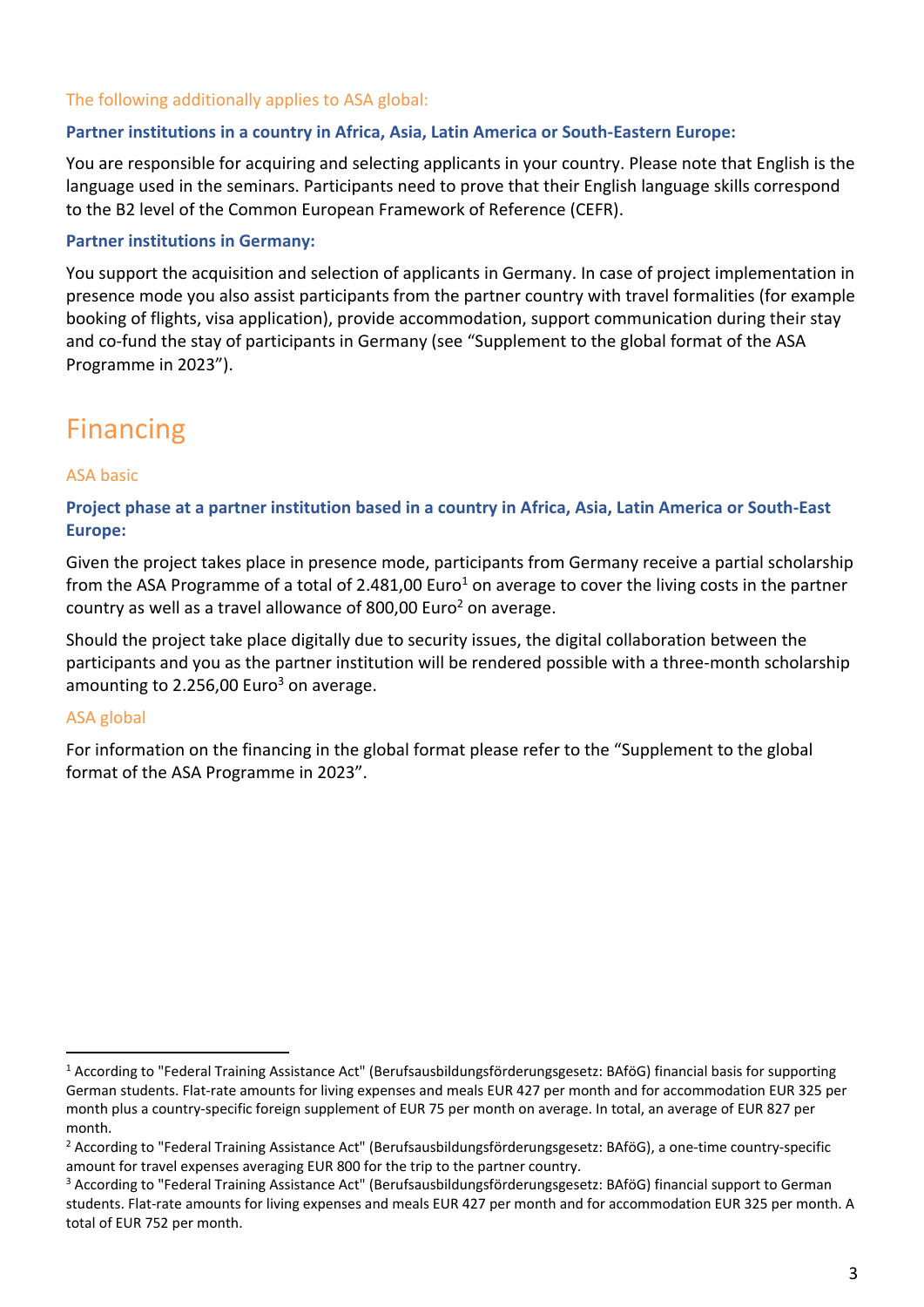## ASA Programme calendar

- **August 15, 2022:** Submission deadline for project proposals from partner institutions that have already implemented an ASA basic or ASA global project.
- **September 15, 2022:** Submission deadline for project proposals from new partner institutions in the ASA basic or ASA global programme formats.
- $\checkmark$  September 30, 2022: Examination of proposals and project selection by the ASA Programme
- **December 15, 2022:** Deadline for nomination of participants from the partner countries (global format only)
- **December 1, 2022 to January 20, 2023:** Publication of selected projects on the ASA website; interested and eligible young professionals and students from Germany can apply
- $\checkmark$  February 2023: Selection of participants from Germany
- **April to June 2023:** The participants´ seminar phase takes place in Germany.
- **April to June 2023:** Three-month project phase in Germany in the global programme format or digitally in case of a digital project implementation
- **July 2023 to and December 2023:** Three-month project phase in a country in Africa, Asia, Latin America or South-Eastern Europe in both formats, or online in case of a digital project implementation
- **February/March 2024:** During the RENew seminars the participants are invited to review the project phase(s), exchange their views about future engagement opportunities and find ways to establish networks.

### **Contact**

Do you have any questions or would you like to submit your project proposal? Then please contact us at asa-akquise@engagement-global.de.